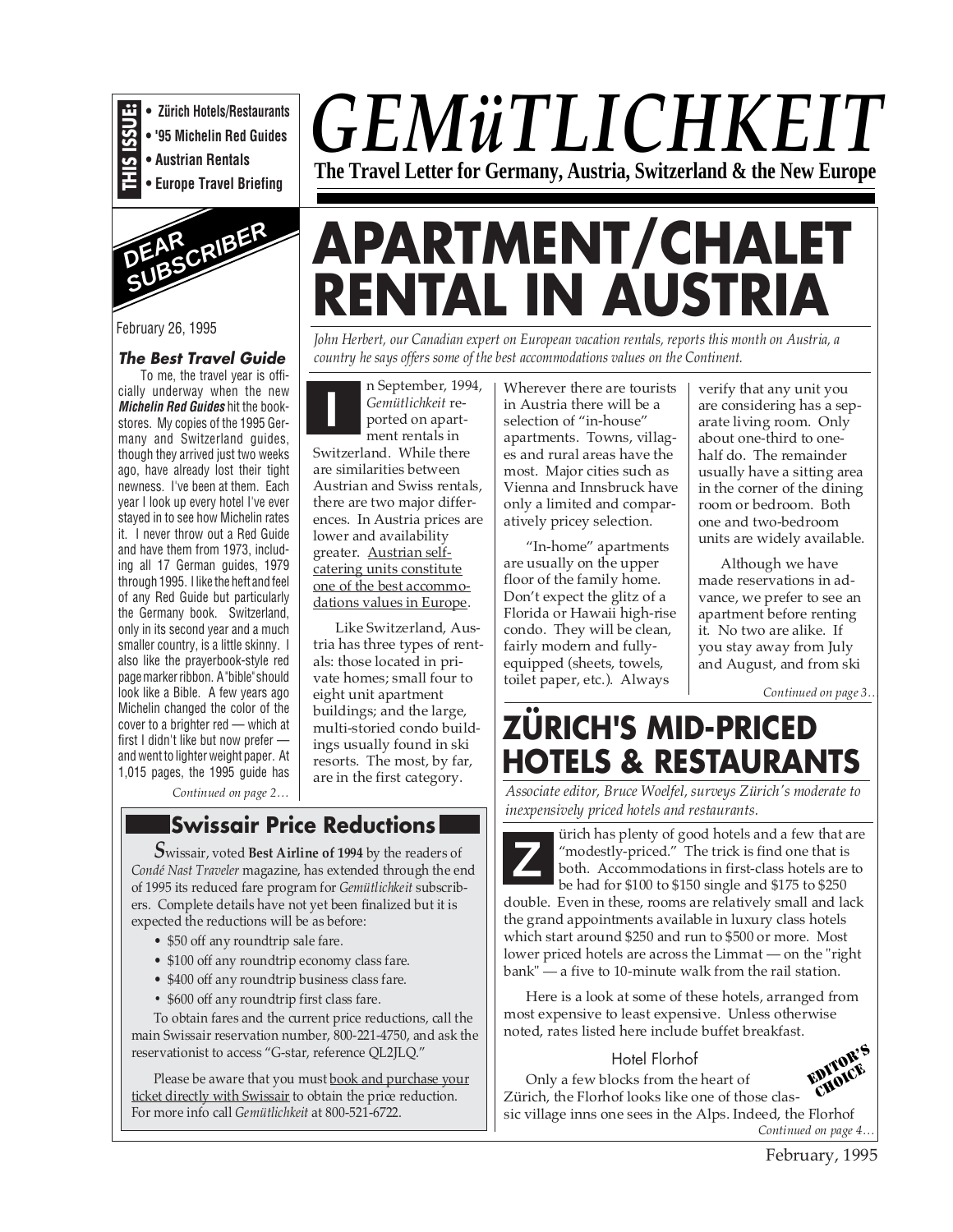#### *DEAR SUBSCRIBER Continued from page 1*

nearly 100 more pages than the 1990 guide but is a half-inch thinner.

There are also Red Guides for France, Great Britain, the Benelux countries, Ireland, Italy, Spain/ Portugal, Portugal (separate Portugal guide for the first time in 1995), Paris, London and the Europe Main Cities guide. For the uninitiated, Red Guides cover hotels and restaurants. Michelin Green Guides provide information on sight-seeing.

As anyone who has been a Gemütlichkeit subscriber for longer than 24 hours is well aware, we consider these books the European traveler's single most useful reference. They are essential for the auto traveler but they are also a "mustcarry" for train travelers.

Red Guides are highly publicized for awarding stars — one, two or three — to a tiny percentage of expensive, mostly French, restaurants. No doubt many guides are sold to persons interested only in starred restaurants, but elite eateries are only a tiny part of the value and scope of these books. Let's use the German guide as an example. It rates and provides a mass of information on more than 10,000 hotels and restaurants. A typical Frommer's or Fodor's guide for Germany lists about 1,000 establishments.

The Red Guides' greatest strength is in the country side. A Frommer's guide contains listings for only about 100 principal German cities. Michelin, on the other hand, makes hotel and restaurant recommendations in over 3,000 German cities, towns and villages.

There are several unique Red Guide features that are invaluable to the auto traveler. Particularly useful are the maps that accompany the listing for nearly 150 German cities. Let's say you are driving into Kempten in the Allgäu, a town of about 61,000. Before you check out of your hotel this morning you use Michelin to phone Kempten's **Hotel Fürstenhof** for a reservation for tonight. Now as you approach the city you are faced with the problem of finding your hotel in an unfamiliar town. The Fürstenhof's listing provides the map coordinates and tells you that the letter "**v**" indicates the hotel's location on the in-book map. You immediately locate it on the Rathausplatz about 100 meters — according to the map scale — from the Iller river. The map even shows the direction of the town's one-way streets and you have no trouble driving directly to the hotel.

Had you discovered that all the hotels in Kempten were booked you could have referred to your Die Generalkarte #25 map to find a nearby town. You might have seen that Wiggensbach is about 10 kilometers (6 miles) east of Kempten. By looking up Wiggensbach in Michelin you would have discovered that it is a town of 3,800 and has a listing for the 24-room **Hotel Goldenes Kreuz**. Since Michelin rates this hotel as "comfortable" (it lists no hotels it does not recommend) you can be confident of decent accommodations very close to Kempten, your original destination.

Another Michelin feature which I find particularly useful, since I am always looking for special hotels and restaurants, are the 10 pages of locator maps in the front of the book. Throughout its guides, Michelin indicates special hotels and restaurants by printing their symbols in red. The cities in which these special places are located are shown on these locator maps. Let's say you have just crossed the border into Germany from Basel, Switzerland, and are driving north on the Autobahn. It is mid-afternoon and you feel like splurging; maybe a very good meal or an especially nice hotel. You turn to locator map #8 and immediately see more than a dozen choices within a 45-minute drive from your current location in the southwestern tip of Germany. The town of Auggen, for example, is, according to the guide, only 31 kilometers (19 miles) from Basel and is underlined in blue on the locator map. This is the symbol for a restaurant with, as Michelin puts it, "less elaborate, moderately priced menus that offer good value for money and serve carefully prepared meals, often of regional cooking." (These establishments are just one step below Michelin star status and I have never been disappointed.) Under Auggen in the main listing you find the **Zur Krone** where a complete meal ranges from 39 to 66 DM (\$26 to \$44).

The town of Münstertal, 65 km (40 miles) from Basel, also looks promising. On the locator map it is highlighted in yellow with a Michelin star and also has a red marker. These indicate a starred restaurant and a "particularly pleasant or restful hotel." Turning to the listings you find the **Romantik-Hotel Spielweg**, which has 42 rooms, a one-star restaurant and has been awarded three red roof peaks. This is likely to be very special hotel with an outstanding restaurant. For its starred restaurants, Michelin lists the kitchen's specialities (in German). You see one of them is *Münstertaler* Rehbäckle mit Waldpilzen, venison with forest mushrooms. Complete meals range from about \$39 to \$70. Rooms at the hotel go from 150 DM (\$100) for the cheapest single to 380 DM (\$253) for the best double.

You can see how the guide allows one to travel according to whim, with no set itinerary or advance hotel reservations. This works in each country for which there is a Red Guide. Unfortunately, there is no Red Guide for Austria, though the German guide has a listing for Salzburg and the Main Cities list Vienna and Salzburg.

*Continued on page 8…*

## **CORRECTION**

*L*ast month our Prague story contained an inaccurate and misleading statement. In the story *Prague Travel Advisory*, under the heading *Information Sources in Prague*, is an underlined sentence which reads "...don't go to Prague with a hotel reservation."

That sentence should have read "...don't go to Prague without a hotel reservation." We regret this error. Be sure to have a confirmed hotel reservation prior to visiting Prague.

*GEMÜTLICHKEIT* **The Travel Letter for Germany, Austria, Switzerland & the New Europe Vol. 9, No. 2 February, 1995**

**Consulting Editor:**<br>Subscription Dept:.

**Editor & Publisher:** Robert H. Bestor, Jr. **Associate Editors:** Elizabeth Schiller, Bruce Woelfel **C. Fischer, R. Holliday**<br>Paul T. Merschdorf **Design & Composition:** Paul T. Merschdorf **Consulting Editor:** Paul T. Merschdorf **Consulting Editor:** Paul Thomas P. Bestor Andy Bestor, K. Steffans

**Gemütlichkeit** (ISSN 10431756) is published monthly by UpCountry Publishing, 2892 Chronicle Avenue, Hayward, CA 94542. TOLL FREE: 1-800/521- 6722 or 510/538-0628. FAX: 510/582-8296. Subscriptions are \$67 per year for 12 issues. While every effort is made to provide correct information in this publication, the publishers can make no guarantees regarding accuracy. Second-class postage paid in Hayward, CA.

**POSTMASTER: SEND ADDRESS CHANGES TO:** Gemütlichkeit, 2892 Chronicle Ave., Hayward, CA 94542

# **HOTEL RESTAURANT RATING KEY**

**Rating Category Scale** Unacceptable 0 - 3<br>Adequate 4 - 7 Adequate 4 - 7<br>Average 8 - 11 Average Above Average 12 - 15 Excellent 16 - 20

#### **Hotel Rating Criteria** People/Service 30% Location/Setting 15% Guestrooms 30% Public rooms 5% Facilities/Restaurant 20%

**Restaurant Criteria**

| 65% |
|-----|
| 20% |
| 15% |
|     |

pleasant establishment. **\$** Offers significant value.

**Special Designations G** By virtue of location, decor, special charm, warmth of management, or combination thereof, an especially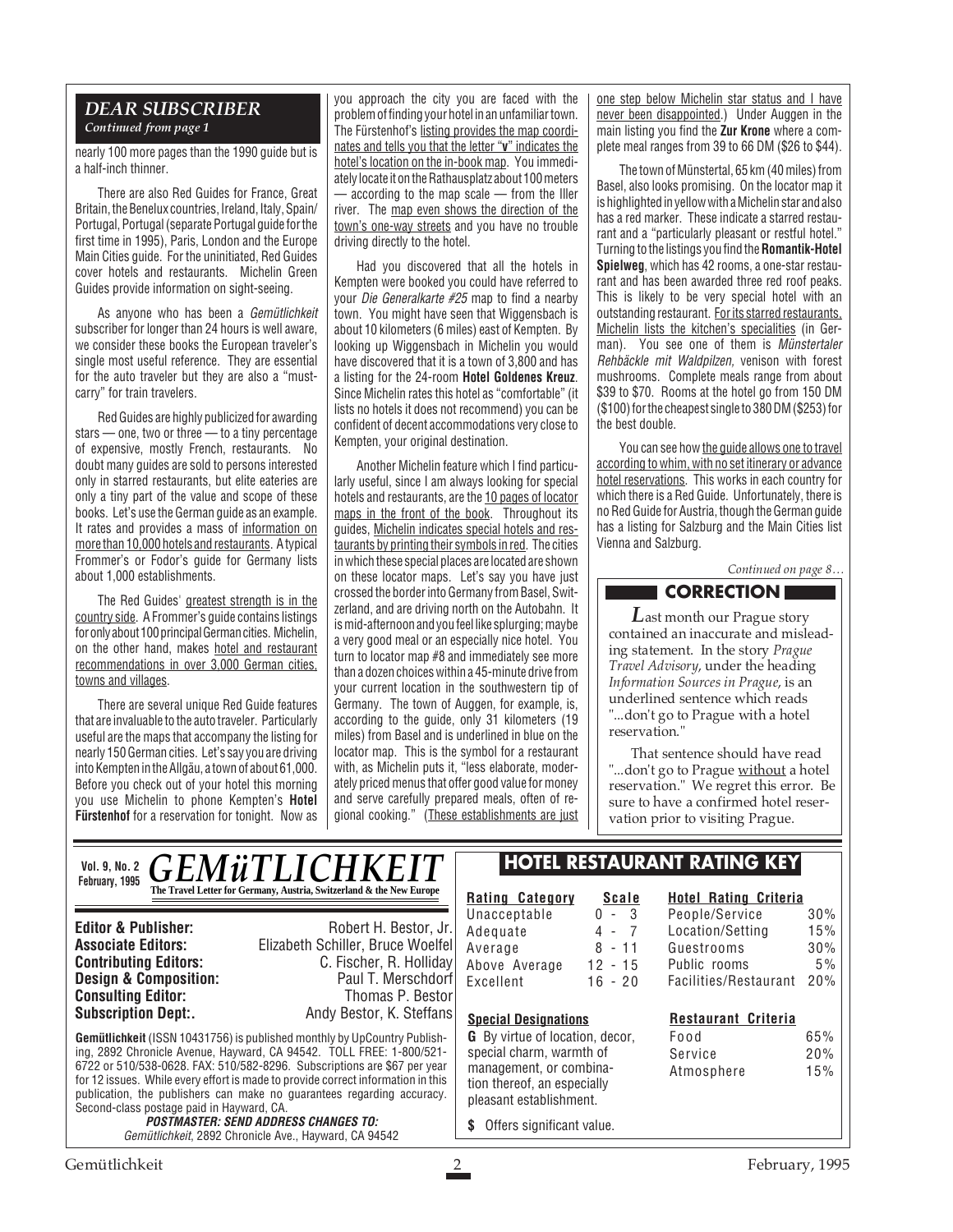#### *AUSTRIA RENTALS Continued from page 1*

resorts in winter, there should be no trouble with availability. The tourist office in every town or village (the *Verkehrsamt* or *Verkehrsverein*) will have a list of local apartments (*ferienwohnungen*) often with a map showing the location of each. This list will usually describe in some detail what you will find in each apartment. Some are in English, many are not. This list is important because many homes with rental units do not display a *ferienwohnungen* sign.

When checking in it's helpful to know a few German words to make your wishes known to the proprietor. If you do not, however, the owner's teenage son or daughter will invariably be able to help. English is widely taught in the Austrian schools.

A major advantage to offseason travel (May, June and September, October are best) is the willingness of owners to rent for periods less than a week. This is especially true when one is prepared to rent immediately and the apartment is vacant. Because of the cleaning charge that is usually made in addition to the regular rental charge, you will always pay slightly more per day when renting for less than a week. There are fewer days over which to apportion this fee which usually amounts to about 300 or 400 AS (\$29-\$38). Most owners include other charges (state tax, heating, etc.) in the quoted rental price, but always ask.

While a one-bedroom apartment in the off-season, including all extras, can range from 350 to 900 AS (\$34- \$87) per day, depending on size, quality and location, most such apartments cost between 500 and 700 AS (\$48-\$67). All prices listed in this article are for one-bedroom off-season apartments. Unless one is renting a lakeside apartment, high-season rates will rise about 100 to 150 AS (\$10-\$15) per day. A two-bedroom, one-bathroom apartment will be 20% to 40% higher.

When travelling in Austria we look for an apartment in a town or village that can act as a base for day

trips. And, instead of staying in the major cities, we prefer to be 10 or 20 miles away, where prices are much lower and driving easier. With this in mind, here are some regional recommendations, starting in western Austria and moving eastward.

**Vorarlberg -** There are two places in this popular mountain area. The first is St. Anton in Montafon (don't confuse with the famous ski resort of St. Anton am Arlberg 25 miles to the east). This small village of less than 100 houses is just three miles south of the east-west Autobahn that runs though the state. In addition to the

# **Zimmer Frei in Austria**

*O*ne step down in price and comfort are the *zimmer frei* (room free or available), equivalent to English bed and breakfasts. They are more common than apartments and are often listed in the same guide. Because there are so many, you usually don't need a list - just drive around until you spot a sign. Off-season prices are usually in the 150 to 250 AS per person per night range. In July and August prices rise slightly, usually no more than 10%. Always ask if your room has a private bathroom. About half do.

One drawback to zimmers is the reluctance of owners to take guests for one night. They prefer stays of at least two or three nights. If you offer to skip breakfast (with appropriate price reductions) you may overcome their reluctance.

marvelous scenery of the Montafon Valley, Switzerland is only 25 minutes away and Germany 45 minutes away. The 12 rentals in the village's 1994 apartment guide (Verkehrsamt, A-6771 St. Anton im Montafon, phone 05552-67191) are moderately priced starting at 350 AS (\$34). Typical is the apartment in the home of Klaudia Flatz. There are fine views from the balcony across the valley, but no separate living room — 380 AS (\$37).

A second choice, in the northwest corner of Vorarlberg, is Alberschwende, a village of 2,800 people. The setting isn't as dramatic as St. Anton, but this typical Austrian village in the hills above Bregenz, has a fine location if you wish to visit Germany and Switzerland, both just a few miles away. It has 21 rental apartments with some of the lowest prices in western Austria, starting around 300

AS (\$29).

**Innsbruck Area -** The best choice here is the village of Zirl, nine miles west of Innsbruck. Zirl itself is not particularly interesting or picturesque, but Innsbruck's *altstadt* is only a 15-minute drive. The ski center of Seefeld is just to the north and Garmisch-Partenkirchen is 30 miles away. The highly-regarded Otztal and Stubaital valleys are within a day's trip. Zirl has only five apartments listed in its 1994 brochure, with prices in the 450 to 530 AS (\$43-\$51) range. Tourismusverband Zirl Dorfplatz 33, A-6170 Zirl, phone 0-52-38-

22-35.

Another choice in the Innsbruck region is Neustift, located in the beautiful Stubaital valley, a 20 to 25-minute drive south of Innsbruck. Neustift is not as well situated as Zirl, but is much more a tourist center, as is obvious from the 174 apartments for rent in the town. Most have separate living rooms and average about 500 to 700 AS (\$48-\$67). Verkehrsburo, A-6167 Neustift im Stubaital, phone 05-226-22-28.

**The Zillertal Alps -** The Austrians have been able to keep this skiing and hiking area mostly to themselves. It's in central Tyrol, about forty

miles east of Innsbruck. While the Zillertal has some pleasant towns and villages, it is the four lovely valleys that spread southward from Mayrhofen that are the chief attraction. The principle towns of Mayrhofen and Zell am Ziller have a good selection of accommodations, but one may do better in any of the five villages between them: Laubichl, Hollenzen, Eckartau, Burgstall and Muhlbach. Every second house seems to have a *Zimmer Frei* or a *Ferienwohnungen* sign. In its list of 119 apartments, the Mayrhofen hotel guide includes many in these nearby villages. Tourismusverband Mayrhofen, Postfach 21, A-6290 Mayrhofen, phone 0-52-85- 23-05. Prices are high in the Zillertal, around 500 to 750 AS (\$48-\$72) per unit.

**Salzburg area -** The village of choice near Salzburg is Strobl located on the Wolfgangsee 25 miles to the *Continued on page 4…*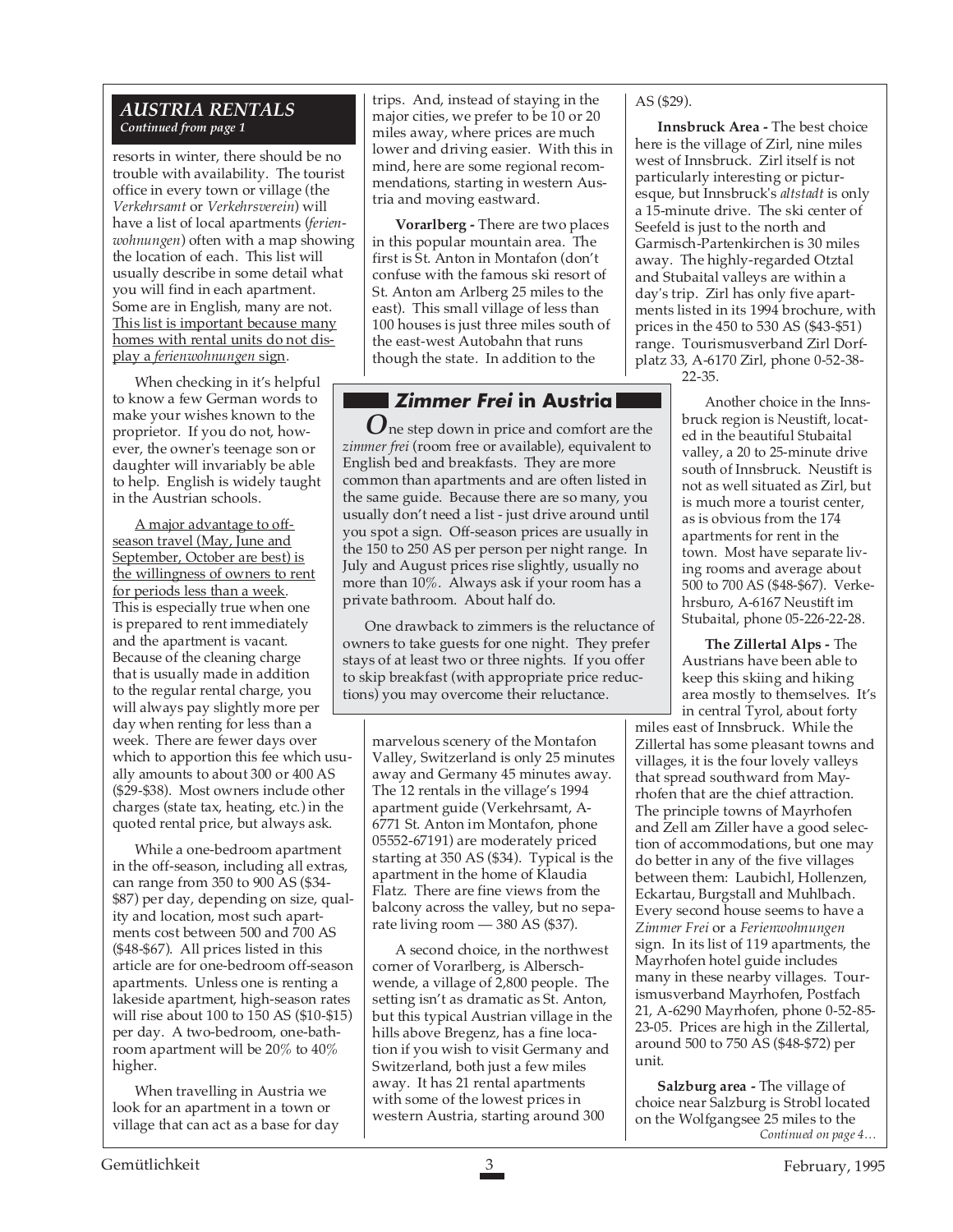#### *AUSTRIA RENTALS Continued from page 3*

southeast of Salzburg. While Strobl is a pleasant enough lakeside resort, it's surrounded by some of Austria's most beautiful areas: the Salzkammergut lake district to the north, Salzburg to the west, the resort of Bad Ischl to the east and Hallstatt and the Dachstein Mountains to the south. Strobl and a couple of next door villages have a total of 67 apartments, most in the 500 to 600 AS (\$48-\$58) range. Fremdenverkehrsverband, Strobl am Wolfgangsee, A-5350 Strobl, phone 06-137-255.

**Klagenfurt -** The southeast portion of Austria, around Klagenfurt, is popular with European tourists because of its lakes, mountains and mild climate. The best known resorts of Veldon and Portschach are on the Wöthersee. Easy day trips are south to Slovenia or north to St. Viet with it's marvelous town square and Hochosterwitz, a superb old fortress.

The best accommodation values are in Klopeiner See region, 15 miles east of Klagenfurt. This small area has a huge selection of apartments that are heavily booked in July and August. A June or September visit will yield lower prices and a wider selection. Many apartments are available only from June to September.

The center of the Klopeiner See area is St. Kanzian. You can pick up the 94-page accommodations guide at the tourist office, Tourismusverband Klopeiner See, Klopeinerstrasse 5, A-9122 St. Kanzian, phone 0-42-39-22-22. It lists over 300 apartments and bungalows, with a large selection around 500 AS (\$48). One home that accepts visitors the year round and has some of the lowest rates in the area is that of Hans and Sigrid Riepl in the small farm village of Brenndorf about two miles north of St. Kanzian. (Brenndorf 13, A-9122, St. Kanzian). They have two apartments (no living room). The Riepl's went out of their way to make us feel welcome during our stay a couple of years ago, including an afternoon snack of cake and schnapps with the family.

**Vienna area -** Vienna is expensive and doesn't have a wide selection of

apartments. We would recommend the Kamptal region, a wine-growing area northwest of Vienna. An inexpensive choice is the village of Schonberg am Kamp. Only seven apartments are listed in the regional tourist guide available from Tourismusverband Kamptal, 3571 Gars am Kamp, phone 02-985-26-80. Vienna is 40 miles to the east, the most scenic portion of the Danube between Krems and Melk is just to the south, and the whole region is dotted with old churches and castles. Prices are about as low as you will find in Austria.

We would particularly recommend the house of Johann and Marianne Hager, Mollands 13, A-3562 Schonberg am Kamp, phone 0-27-33- 283. The apartment itself is nothing special but the house is surrounded by vineyards, and the Hager's have their own wine producing facilities. We were given a tour and also had a chance to sample the local product a very friendly stop. Perhaps the reason we found so many friendly Austrian families, was the fact that we were almost always the first North Americans to stay with them. It seemed to bring out the best in an already friendly country.

Austrian National Tourist Offices can be found in New York, 500 5th Ave. #2009, New York NY 10110, phone 212-944-6880; Chicago, 500 N. Michigan Ave. #1950, Chicago IL 60611, phone 312-644-8029; Los Angeles, 11601 Wilshire Blvd. #2480, Los Angeles CA 90025, phone 310- 477-3332. These offices have apartment lists for a limited number of towns and can provide addresses of local tourist offices in Austria.

If you are willing to pay the extra cost of using a rental agency specializing in apartments, villas and homes, by far the best choice is Pego, Sageweg 1, A-6700 Blundez, phone 55-52-65-6-66, fax 55-52-63-8-01. They will mail you, free, a 140-page catalogue in English that lists in some detail, over 300 apartments and chalets. There is a color photo of each unit. Prices are generally reasonable but there is a 270 AS booking fee. Our only rental with them went smoothly.

For more upscale accommodations contact Interhome Inc., 124 Little Falls Rd., Fairfield NJ 07004, phone 201-882-6864, fax 201-808-1742.

#### *ZÜRICH HOTELS Continued from page 1*

feels distinctively, authentically Swiss as compared to sterile high-rise hotels where one might as well be in Miami.

Another considerable virtue is the hotel's proximity to the Kunsthaus, with its premier collection of 20th Century painting and sculpture.

Inside the Florhof, we discovered public rooms full of beautiful Swiss antiques and we enjoyed playing our favorite card game by the 18th Century fireplace, where the staff brought us coffee and cookies on a silver tray.

In contrast to the old-world ambience of the public rooms, guest rooms were remodeled in 1994 with all the bells and whistles. Our room also had big dormer windows, a classic Swiss bed, and a gleaming new bathroom.

This intimate, quiet hotel is owned by Brigitte and Beat Schiesser, who have a cordial, hands-on management style. No detail of our comfort was overlooked.

The little Florhof is most appealing.

(For information on the Florhof's cuisine see page 6)

**Address:** Hotel Florhof, Florhofgasse 4, CH-8001 Zürich **Phone:** 10/2614470 **Fax:** 01/2614611 **Location:** 10-minute walk or fiveminute tram ride from the main railroad station. Near University and Museum of Fine Art **Rooms:** 10 singles, 23 doubles **Proprietors:** Brigitte & Beat Schiesser **Prices:** Singles 195-240 Sfr. (\$156- \$172), doubles 290-320 Sfr. (\$232-\$256) **Facilities:** Outdoor terrace **Credit Cards:** All **Disabled:** Two steps up to lobby **Closed:** Never Parking: Five spaces in courtyard, 10 Sfr., 10 free street spaces, 6 p.m.-9 a.m. **Rating:** EXCELLENT 16/20 **G**

#### **Hotel Glockenhof**

A well-maintained hotel in an 80 year old art-deco building centrally located two blocks from Bahnhofstrasse. Its public facilities include a

Gemütlichkeit 4 February, 1995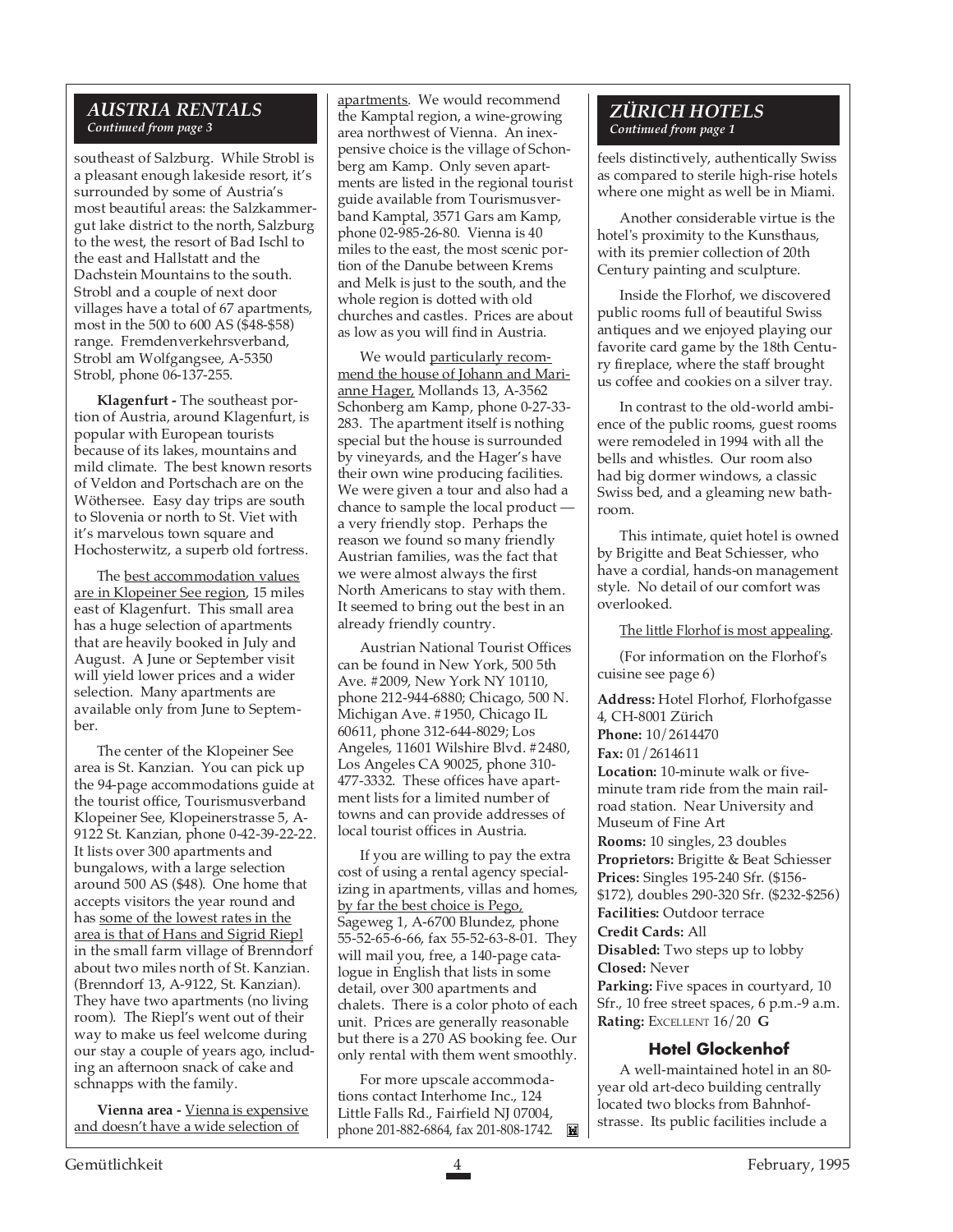large and formally decorated restaurant with outdoor terrace for multicourse meals and a small but pleasant tavern with lower prices and simpler fare.

We found our average-size room a bit cramped after a stay in more spacious accommodations at Lucerne's Hotel Montana. But it was well ventilated with three windows, tastefully decorated and well equipped, including a spacious bathroom with large tub. The buffet breakfast, laid out in the large room which serves as a restaurant during the day, was plentiful.

New management has been in place since June, 1994. The staff is friendly, service was prompt and efficient and the concierge knowledgeable and helpful.

**Address:** Hotel Glockenhof, Sihlstrasse 31, CH-8023 Zürich **Phone:** 01/2115650 **Fax:** 01/2115660 **Location:** Central Zürich, just off Bahnhofstrasse, 10 minutes walk from the railway station **Rooms:** 57 singles, 51 doubles **Proprietor:** Josef P. Schmidtpeter, Director **Prices:** Singles 178-196 Sfr. (\$142- \$156), doubles 260-290 Sfr. (\$208-\$232) **Facilities:** Sauna, two restaurants, outdoor food service on terrace in summer **Credit Cards:** All **Disabled Access:** Four specially equipped rooms **Closed:** Never

**Parking:** Five minutes walk to public garage **Rating: ABOVE AVERAGE 12/20** 

# Hotel Arlette

The Arlette is small, comfortable and modern. Renovated in 1987, its average-sized rooms, simply decorated in yellow and green, are enhanced by colorful oil paintings. Conveniences include VCRs as well as color TV. The small restaurant and cozy bar are available from 11 a.m. until 10 p.m.

**Address:** Hotel Arlette, Stampfenbachstrasse 26, CH-8001 Zürich **Phone:** 01/2520032

**Location:** On the right bank of the Limmat River, three blocks from main rail station

**Rooms:** Five singles, 25 doubles **Proprietor:** E. Schlotter family **Prices:** Single 125-185 Sfr. (\$100-148), double 165-250 Sfr. (\$132-\$200) **Facilities:** Restaurant and bar **Credit Cards:** All **Disabled:** Good access, no special rooms **Parking:** Public garage 5 minutes

walk

**Rating:** ABOVE AVERAGE  $13/20$ 

#### Hotel Rütli

This small, alcohol-free hotel with no restaurant is modestly priced by Zürich standards, and its post-World War II building was renovated seven years ago. Guest rooms, some of which are generous in size, have simple decor but are pleasant and comfortable. Number 461 is a large single in beige and blue with a couch, and bathroom with tub. Number 315 is a spacious, quiet double with sofa and chairs, shower and lots of floor space. Upper floor rooms look out on the rooftops of this densely packed section of the city.

**Address:** Hotel Rütli, Zähringerstrasse 43, CH-8001 Zürich **Phone:** 01/24515426 **Fax:** 01/2612153 Location: On the right bank in Zürich's older section eight minutes walk from the rail station **Rooms:** 44 singles, 18 doubles **Proprietor:** Ann Raftery, Director **Prices:** Singles 130-180 Sfr. (\$104- \$144), doubles 185-260 Sfr. (\$148-\$208) **Meals:** Breakfast only **Facilities:** Breakfast room **Credit Cards:** All **Disabled Access:** Some rooms with extra wide doors **Closed:** Never **Parking:** Public garage, five minutes walk, 25 Sfr. per night **Rating:** AVERAGE 11/20

## Hotel Arc Royal

Another modern, well-appointed hotel. Rooms are light and airy, with light oak furniture and white walls. Number 403 is a quiet, average-sized single with tub and shower and Number 406, facing a pedestrian street, has a double bed and shower and is available either as a single or double with a special weekend rate of 115 Sfr.

single (\$92) and 170 Sfr. double (\$136). Lower priced rooms face the noisier side of hotel.

**Address:** Hotel Arc Royal, Leonhardstrasse 6, CH-8001 Zürich **Phone:** 01/2616710 **Fax:** 01/2514780

Location: On a pedestrian street, north side of Limmat, l block from the river

**Rooms:** 22 single, 36 double **Proprietor:** Sylvia Steiger **Prices:** Single 120-170 Sfr. (\$96-\$136), double 160-250 Sfr. (\$128-\$200) **Meals:** Breakfast only

**Facilities:** Breakfast room

**Credit Cards:** All **Disabled Access:** Ground floor rooms available

**Closed:** 23 December to 2 January **Parking:** Own garage, 17 Sfr. per night

**Rating:** ABOVE AVERAGE 12/20

#### Hotel Bristol

The Bristol's 1900 art-deco building, also on the Limmat's right bank, was renovated six years ago. Its average-sized rooms are light and cheery with white walls and blond wood furniture. Most have showers though a few singles have tubs. Rooms which face the street are moderately noisy when the heavy, double-paned windows are open.

Though classified as an alcoholfree building (breakfast room but no restaurant), there is no limitation on smoking and guests are permitted to consume alcoholic beverages in their rooms.

**Address:** Hotel Bristol, Stampfenbachstrasse 34, CH-8035 Zürich **Phone:** 01/2618400 **Fax:** 01/2511951 **Location:** In Zürich's old section, five minutes walk from the station **Rooms:** 11 singles, 44 doubles **Proprietor:** Martin Hammerli **Prices:** Singles 110-130 Sfr. (\$88-\$104), doubles 130-185 Sfr. (\$104-\$148) **Meals:** Breakfast only **Facilities:** Breakfast room **Credit Cards:** All **Disabled Access:** No special facilities **Closed:** Never **Parking:** Garage five minutes walk, *Continued on page 6...*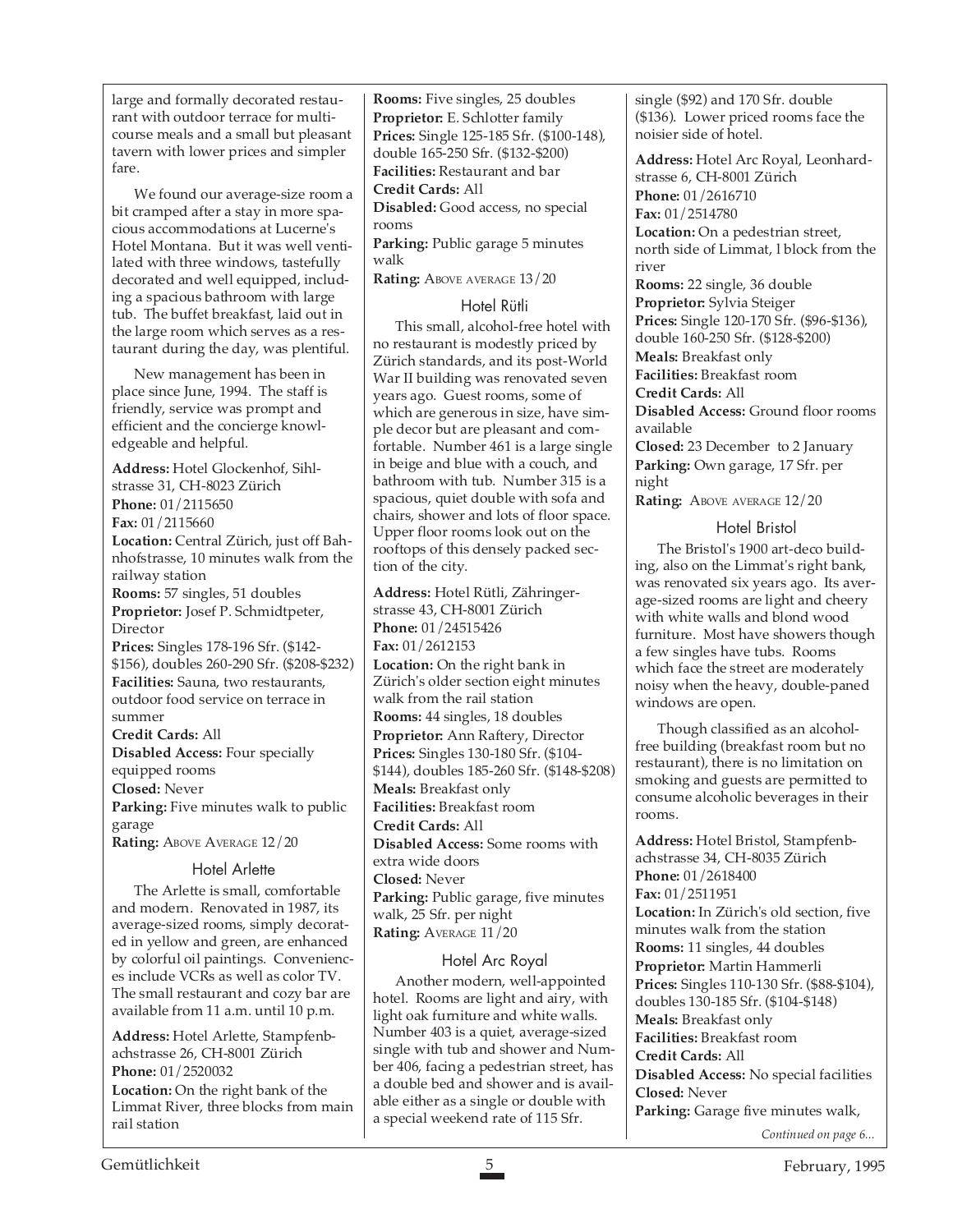#### *ZÜRICH Continued from page 5*

20 Sfr. per night **Rating: ABOVE AVERAGE: 13/20** 

#### Hotel Scheuble

Though the Scheuble's guestrooms are rather ordinary, it is a good choice for couples who dislike the traditional European double bed arrangement of two singles placed together under one headboard. About half the double rooms contain queen-sized beds. This is another alcohol free hotel with no restaurant, thought smoking and alcohol are allowed in guestrooms.

**Address:** Hotel Scheuble, Mühlegasse 17, CH-8001 Zürich **Phone:** 01/2518795 **Fax:** 01/2617678 **Location:** Near the river, 5-10 minutes from the rail station **Rooms:** Five singles, 64 doubles **Proprietor:** Herr Meier **Prices:** Singles 100-140 Sfr. (\$80-\$112), doubles 140-180 Sfr. (\$112-\$144) **Meals:** Breakfast only **Facilities:** Breakfast room **Credit Cards:** All **Disabled Access:** No special rooms Parking: Public garage five minutes away, 30-40 Sfr. per night, free street spaces available free 7 p.m.-9 a.m. **Rating:** AVERAGE 12/20

#### Hotel Uto-Kulm

This remote, mountain-top hotel is hard to classify. It is accessible only by rail, a half-hour's ride from Zürich's main station (6.4 Sfr./\$5). Upon arrival one must trek 10 minutes up a steep pathway to reach the hotel's rustic three-story building. Persons with heavy luggage and those not desiring a good workout prior to check-in may prefer to call from the station and be met by the hotel's four wheel drive vehicle.

The somewhat drab guestrooms, decorated in shades of brown, are otherwise comfortable and well appointed; some with large outside porches and many have fine views of the city.

**Address:** Hotel-Restaurant Uto-Kulm, Berggasthaus, CH-8138 Uetliberg **Phone:** 01/4636676

**Fax:** 01/4631400 **Location:** Top of Uto Kulm mountain, 30 minutes train ride from Zürich **Rooms:** 21 doubles **Proprietor:** Mr. Fry **Prices:** Singles 100-150 Sfr. (\$80), doubles 160-250 Sfr. (\$128-\$200) **Meals:** All available **Facilities:** Outdoor park and terrace with fanciful animal sculpture **Credit Cards:** All **Disabled Access:** Poor **Closed:** Never **Parking:** Utikon rail station garage. **Rating:** AVERAGE 10/20

#### Hotel Krone

The modest Krone is small and conveniently located on the Limmat. Rooms, many without private bath or shower, are rather dull and sparsely furnished, in some cases only a chair and a place to hang clothes, but are clean and some have nice views of the river.

Number 38, a single without private facilities, faces the river and rents for 68 Sfr. (\$54). Number 24, also without private bath or shower and also with river view, is a triple for 138 Sfr. (\$110). Number 50, an average-sized, corner double room with private bath, also has a river view and rents for 134 Sfr. (\$107). The hotel has a small, reasonablypriced restaurant.

**Address:** Hotel-Restaurant Krone, Limmatquai 88, CH-8001 Zürich **Phone:** 01/2514217 **Fax:** 01/2514763

**Location:** Old town, right bank, eight minutes from the station

**Rooms:** 14 singles, 12 doubles

**Proprietor:** Yves Schoch **Prices:** Single without shower or bath 68 Sfr. (\$54), doubles without shower or bath 114 Sfr. (\$91), doubles with bath 134 Sfr. (\$107), triples without bath or shower 138 Sfr. (\$110) **Facilities:** Restaurant

**Credit Cards:** All

**Closed:** Never

**Parking:** Free street parking until 7 a.m., public garage 25 Sfr. **Rating:** AVERAGE: 10/20

#### Hotel Biber

The new, low-priced "City Backpacker," centrally located 10 minutes walk from the station on Limmatquai, has been designed for younger travelers. Accommodations include dormitories and some private rooms. Unlike a hostel, there is no curfew and residents may remain during the day.

City Backpacker/Hotel Biber, Schweizerhofgasse 5, CH-8001 Zürich, phone 01/251/9015, fax: 01/ 251/9024. Dormitory rooms 28 Sfr. (\$23), rooms with shared baths 55 Sfr. (\$44) to 88 Sfr. (\$68).

#### **Restaurants**

Restaurant Florhof Another good reason to



choose the Florhof as a Zürich headquarters is its excellent restaurant. In contrast to its daytime informality, at dinner time the restaurant takes on a more gracious and romantic air. Service at all times is friendly and prompt and the food first-rate.

One recent dinner began with a fresh assortment of lettuce bathed in an exquisite herb and lemon dressing. Pumpkin soup had a delicate cream base and came garnished with spinach, gnocci and fresh herbs. An unusual combination plate of salmon, white lake fish and sweetbreads was served with a sauce of fresh morels on a heart-shaped pastry shell. With local wine, the bill for two came to 60 SF (\$48).

Highlights of a second dinner included an herbed soup with gnocci, venison filet with a dark, very rich onion and mushroom sauce and delicately cooked dover sole meunière with rice.

Florhof Restaurant, Florhof Hotel, Florhofgasse 4, CH-8001 Zürich, phone 01/2614470. Moderate-Expensive.

St. Gotthard Café This colorful and ele-



gant restaurant, just a block from the train station, is a longtime favorite. When severely jet-lagged at the beginning of a trip or jaded with travel at the end, it has always raised our spirits: bright chandeliers grace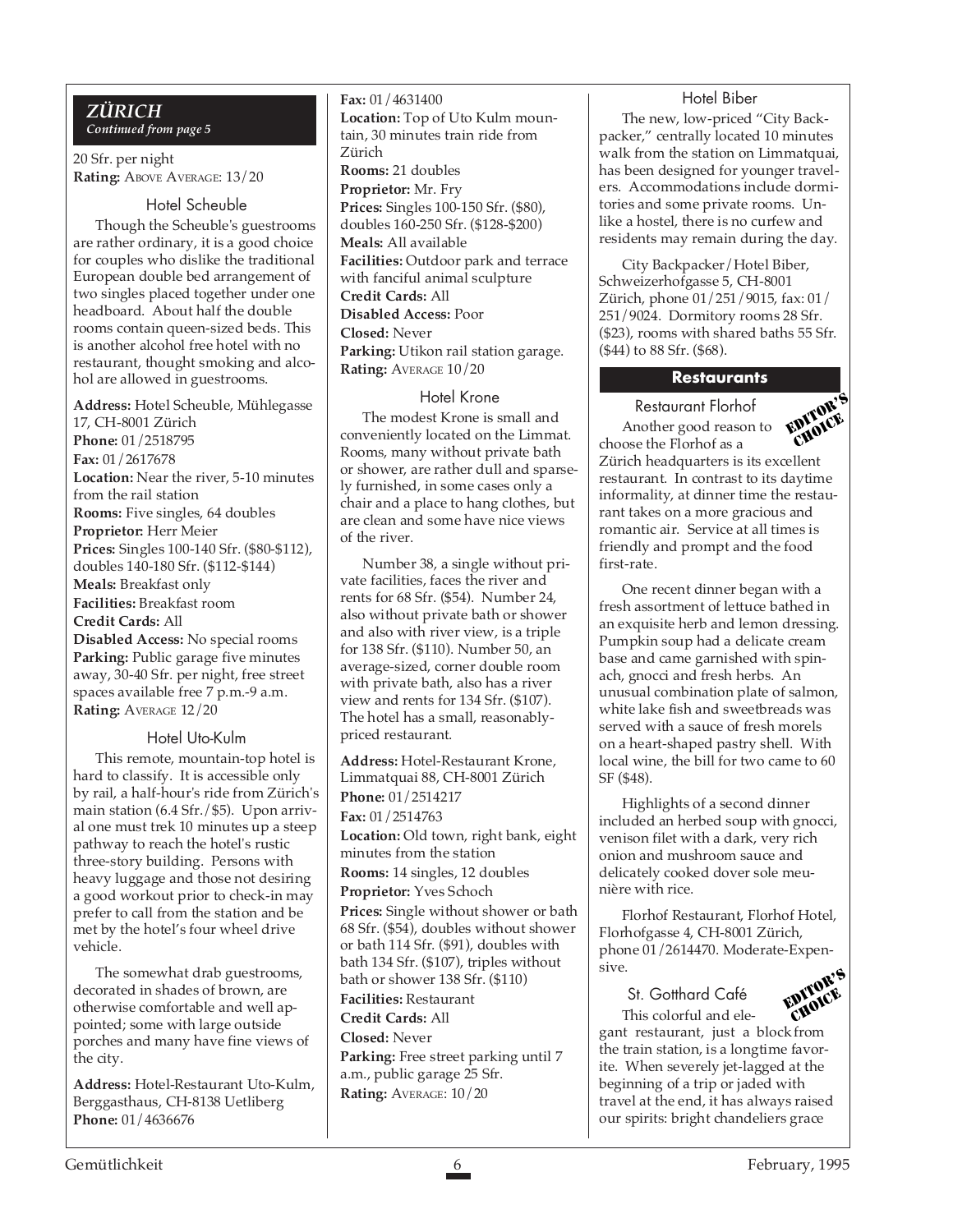the ceiling; marble walls are hung with huge, brightly-colored prints and the crowd at the bar and tables is always animated and exuberant . Often there is live piano and violin music. On a recent wintertime visit to this wonderful lounge and bistro, a large Christmas tree added its seasonal presence and color to the festive scene. The ambience contributed greatly to our pleasure.

A standout among several reasonably-priced menu items is paprika chicken breast with *spätzle*, priced at 21.50 Sfr. (\$17).

Hotel-Restaurant St. Gotthard, Bahnhofstrasse 87, phone 01/ 2115500. Moderate-Expensive.

Zeughauskeller

-



The interior of this Zürich institution, in a 500-year-old building on swanky Bahnhofstrasse, is reminiscent of a Munich beer hall, especially when it comes to the quick service, shared tables, ample steins of Hürlimann beer *vom fass* and reasonable prices. The cuisine is Swiss farmstyle and excellent. The *rösti* is as good as we've found anywhere. A cold sausage salad plate was 14.80 Sfr. (\$12), veal sausage with German-style hot potato salad was 12.80 Sfr. (\$10).

Here you will rub shoulders with rich Zürich bankers and raggedy young travelers living out of backpacks. Not to be missed.

 Restaurant Zeughauskeller, Bahnhofstrasse 28 by Paradeplatz, Zürich, phone: 01/2112690. No credit cards. Moderate.

#### Brasserie Lipp

The frantic Lipp, with its polished black walls, large mirrors, white tile floors, well-dressed patrons, quality food and expert waiters going at breakneck pace is an extension of the famous Paris bistro of the same name. Portions are large and can be divided. Typical of the fare is the *cassoulet* with white beans, chicken, duck, pork, sausage and topped with crisp bread crumbs. It, a huge mixed salad and a glass of Fendant each, came to 50 SF (\$40) for two.

This is another "action" spot, great for people watching.

Brasserie Lipp, Urania Strasse, near Bahnhofstrasse, phone 01/ 2111155. Moderate to expensive.

#### Glogge Egg,

A very small and friendly bar/ restaurant with plain Swiss food. Quick service, generous portions in an informal wood interior, with wood benches and plain wooden tables. A meal for two consisting of stewed chicken in a mushroom cream sauce with *spätzle* and a second entree of white sausage with dark onion gravy and *rösti* came to 34 SF (\$27), including two glasses of wine.

Glogge Egg, Snack Bar and Pub, Glockenhof Hotel, Sihlstrasse 31, phone 01/2115650. Inexpensive.

#### **Concertino**

For those weary of fondue and rich sauces, the Concertino is a convenient place for a light lunch of American-style food. One can order a hamburger, a club sandwich or a rump steak, each for 15.5 Sfr (\$13).

Concertino Cafe-Restaurant-Piano Bar, The Central Plaza Hotel, Central 1, phone 01/2515555. Moderate. M



#### **LTU Offers Low Fare**

**LTU**, the "other" German Airline, has announced a round trip fare from San Francisco to Düsseldorf of \$488 for departures between May 3 and June 28. The roundtrip from Tampa for May 4-June 22 departures is \$439. The San Francisco flight operates on Wednesdays, the Tampa flight operates Thursdays. West Coast travelers will not find a lower fare this summer. Book through a travel agent or phone 800-521-6722.

#### **Germany Packages**

**DER Tours**, a German travel company, also operates in the U.S. *Gemütlichkeit* has regularly reported on the company's product line because so much of it is of interest to the traveler to Germany and Europe. For example, DER has just announced, via a brochure entitled *Germany for All Seasons* and subtitled *Programs for the Indepen-* *dent Traveler*, a joint offering with Lufthansa of competitively priced airinclusive German vacation packages.

The **Munich package**, for instance, is priced at \$798 per person, double occupancy, from the East Coast and includes roundtrip air on Lufthansa, six nights hotel in Munich, a city sight-seeing tour, a Munich welcome card good for free public transportation and local discounts, a convertible flight bag/backpack and an inflatable neck pillow. For departure from Lufthansa's other gateways the addon airfare is \$90 from Atlanta; \$117 from Chicago; \$169 from Dallas/Ft. Worth, Houston and Miami and \$240 from Los Angeles and San Francisco. The \$798 price is for low-season travel and accommodations at the **Brunnenhof**, a "tourist class" hotel just outside the Ring near Sendlinger Tor. There are four hotels from which to choose and other price variations dependent upon when one travels. The package price can increase to as much as \$1,218 per person from the East Coast for those who wish to travel in the high season and stay at the "deluxe" **Hotel Sheraton**. In addition, the single rate will be higher.

The Berlin package ranges from \$838 to \$1,528 and there is a threenight Frankfurt offer for from \$688 to \$1,088.

DER also offers an Oktoberfest package that includes airfare, six nights in the "first-class" **Eden Hotel Wolff**, two dinners, city tour, excursions to the Royal Castles and Oberammergau, excursions to Salzburg for a guided city tour and to Berchtesgaden, the flight bag/backpack and the inflatable neck pillow for \$1678 per person double occupancy. The add-on airfares from other gateways are the same as previously mentioned.

The DER Christmas Market program headquarters in Munich. The elements of this package are similar to the Oktoberfest deal expect that there are also excursions to the Christmas Markets of Rothenburg ob der Tauber, Nürnberg and Salzburg. Prices range from \$658 to \$1,298 per person double occupancy.

The brochure contains dozens of other offerings from river cruises to *Continued on page 8…*